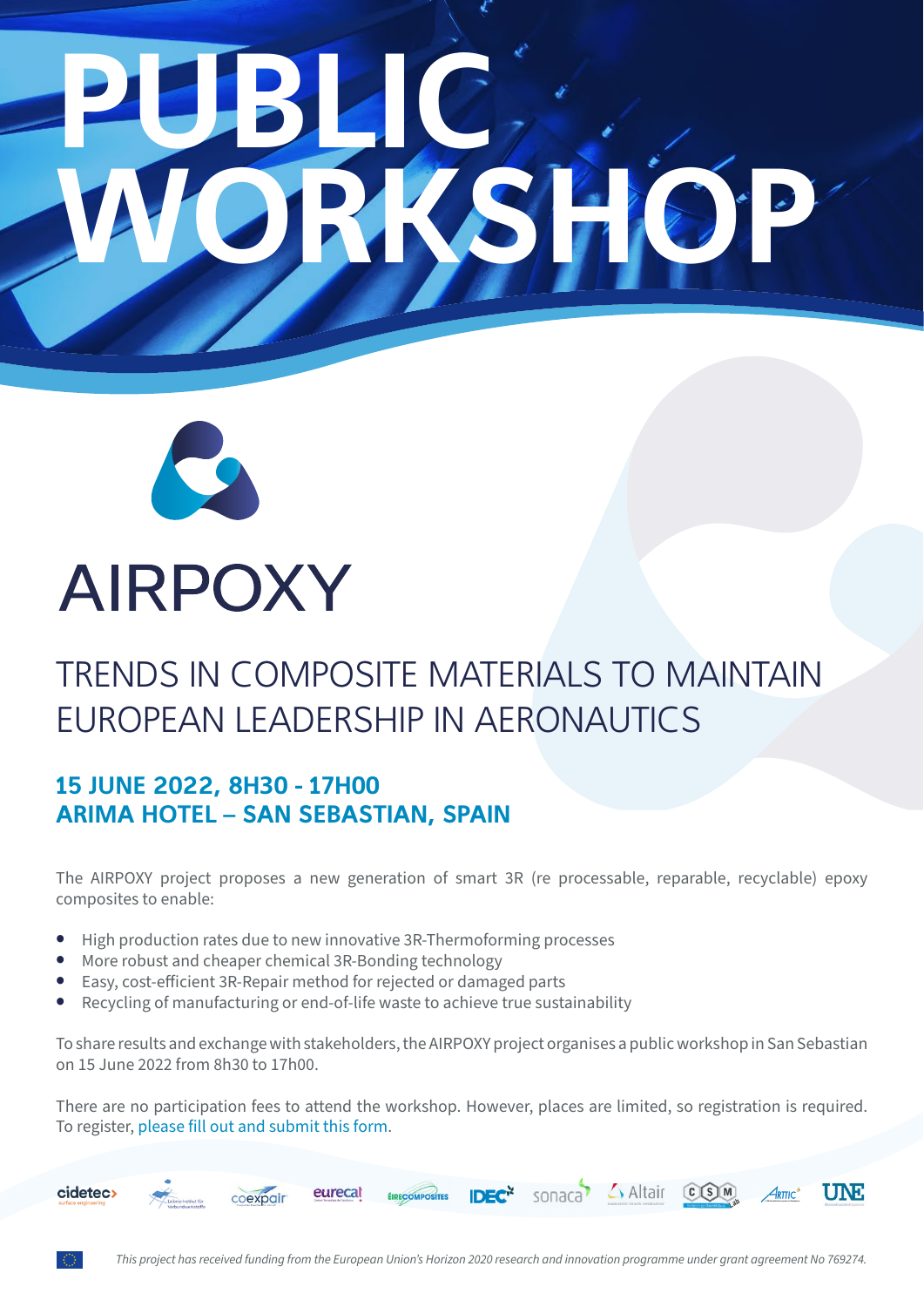## **AGENDA**

| <b>8h30</b> | Registration                        |                                                                        |
|-------------|-------------------------------------|------------------------------------------------------------------------|
| <b>8h50</b> | Welcome                             | Andrés Catalán - Plataforma Tecnológica<br>Aeroespacial Española (PAE) |
| <b>9h00</b> | Introduction to the AIRPOXY project | Nerea Markaide - CIDETEC<br>(project coordinator)                      |

#### **NEW MATERIALS**

| <b>9h20</b>  | Composite materials:<br>trends and developments                    | José Sánchez - Composite Executive Expert<br>(formerly AIRBUS) |
|--------------|--------------------------------------------------------------------|----------------------------------------------------------------|
| <b>9h40</b>  | 3R raw materials and intermediate<br>products developed in AIRPOXY | Alaitz Ruiz de Luzuriaga - CIDETEC                             |
| <b>10h00</b> | Sustainable resins for aerospace:<br>Huntsman's approach           | Philippe Christou - HUNTSMAN                                   |
| 10h20        | 3R thermoforming strategies<br>developed in AIRPOXY                | Stefan Weidmann - LEIBNIZ IVW                                  |
| 10h40        | <b>Coffee break</b>                                                |                                                                |

#### **MANUFACTURING**

| 11h15 | Thermoforming numerical<br>assessment developed in AIRPOXY | Juan Pedro Berro - ALTAIR                            |
|-------|------------------------------------------------------------|------------------------------------------------------|
| 11h35 | <b>Emerging trends in RTM</b>                              | José Luis León - IDEC                                |
| 11h55 | 3R resin applied to aerospace<br>structures in AIRPOXY     | Thibault De Lumley - SONACA<br>Diego Calderón - IDEC |
| 12h15 | Manufacturing trends in the<br>aeronautical sector         | Miguel Ángel Castillo - AERNNOVA                     |
| 12h35 | <b>Lunch</b>                                               |                                                      |

#### **SUSTAINABILITY**

| 13h50 | Sustainability at Airbus: challenges and<br>opportunities towards sustainable composites                      | Caroline Petiot - AIRBUS                  |  |
|-------|---------------------------------------------------------------------------------------------------------------|-------------------------------------------|--|
| 14h10 | Development of SHM technology in AIRPOXY<br>for damage assessment and 3R- repair using<br>various NDE methods | Alkis Paipetis - UNIVERSITY OF IOANNINA   |  |
| 14h30 | Chemical design of sustainable resins for<br>build-to-spec thermoset materials                                | <b>Alain Graillot - SPECIFIC POLYMERS</b> |  |
| 14h50 | <b>Discussion</b>                                                                                             |                                           |  |
| 15h20 | Concluding remarks                                                                                            |                                           |  |
| 15h30 | Lab tour & show room                                                                                          |                                           |  |
| 17h00 | <b>End of workshop</b>                                                                                        |                                           |  |